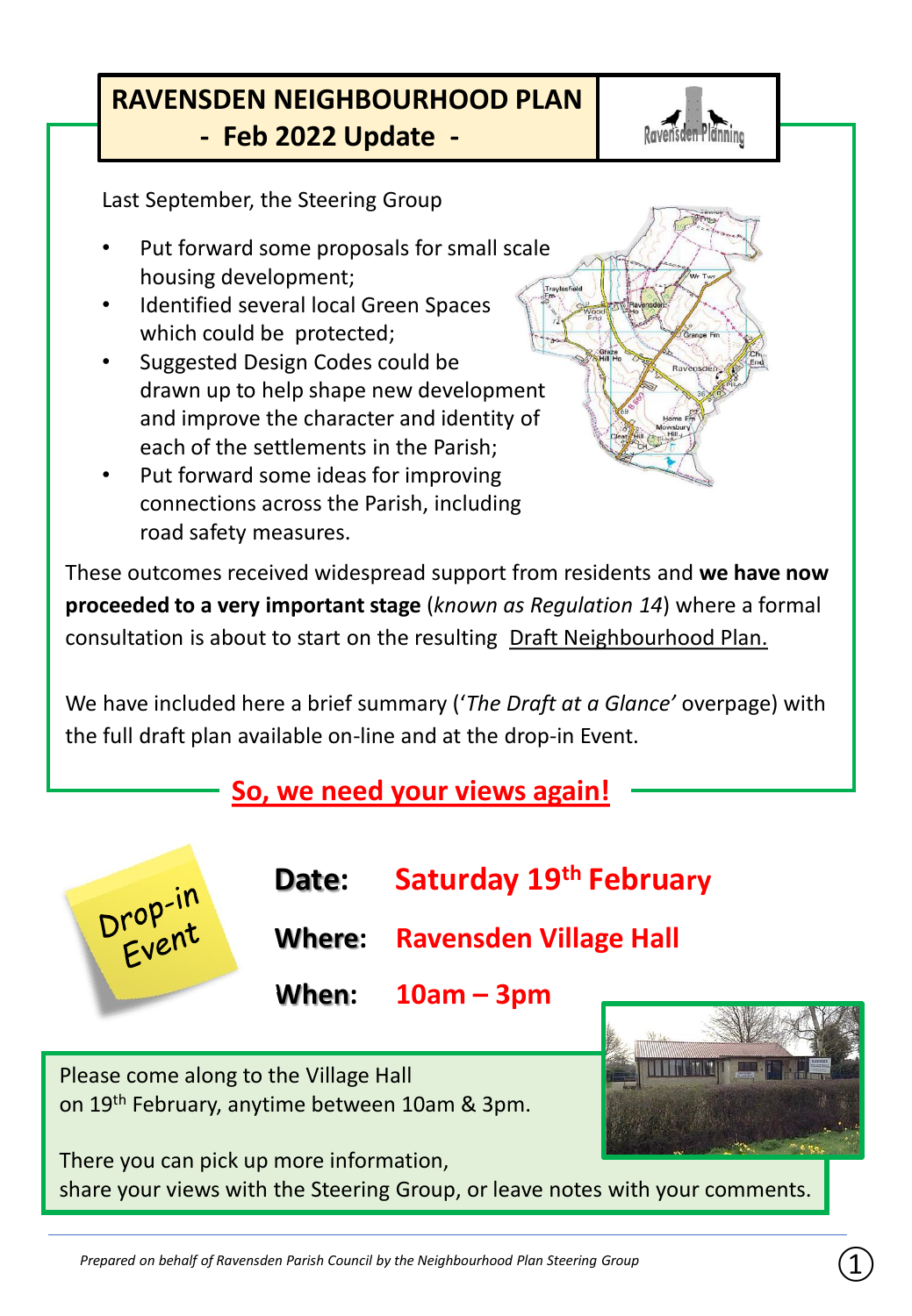# **RAVENSDEN NEIGHBOURHOOD PLAN**

The Draft at a Glance<br>The draft plan contains a positive vision for the future<br>proposals to quide the section of the future of the whole of Ravensden Parish and a set of policies and proposals to guide the scale, location, design and sustainability of development; to preserve and enhance our unique rolling countryside, our heritage, local facilities and the character and identity of each of our settlements; and to improve coherence between the main places in the Parish.

> The formal part of the Plan addresses land-use issues and another section deals with other aspirations which have been raised in previous rounds of consultation such as through the Green Infrastructure Survey. The Parish Council has endorsed the Plan for consulting with residents, businesses, landowners and organisations with an interest in the Parish.

**The draft Policies are**:

| RNP1             | Cleat Hill/Mowsbury area - guidelines to protect and enhance local character.                                                                                                                                                                                                                                      |
|------------------|--------------------------------------------------------------------------------------------------------------------------------------------------------------------------------------------------------------------------------------------------------------------------------------------------------------------|
| RNP <sub>2</sub> | Ravensden Park - guidelines for any future planning applications for this new housing<br>area and country park extension.                                                                                                                                                                                          |
| RNP3             | Land adjoining Willow Farm, Butler Street - a proposal for 10-15 new dwellings, and<br>criteria to be followed.                                                                                                                                                                                                    |
| RNP4             | Barns next to Cleat Hill Farm - a proposal for sensitive conversion to residential, with<br>detailed requirements to be followed.                                                                                                                                                                                  |
| RNP5             | Design and Sustainability - detailed measures to encourage all planning applications to<br>follow best practice in design and sustainability and respect the new Design Codes.                                                                                                                                     |
| RNP <sub>6</sub> | Local Green Space - Allocating another 5 sites across the Parish as Local Green Space to<br>give extra protection from development - this came out of the work on Green<br>Infrastructure in 2020/21.                                                                                                              |
| RNP7             | Heritage Assets - A policy to protect our listed buildings and their settings and other<br>features of conservation interest.                                                                                                                                                                                      |
| RNP8             | Protecting Community Facilities - A policy which seeks to protect a number of local<br>community assets which are important to life in the Parish or ensure suitable<br>replacement facilities are built if there is still a need for them.                                                                        |
| RNP <sub>9</sub> | New Community Facilities - criteria to be applied when new facilities are proposed.                                                                                                                                                                                                                                |
| <b>RNP10</b>     | East West Rail - if it is built (despite local opposition), detailed measures to mitigate its<br>worst impacts.                                                                                                                                                                                                    |
| <b>RNP11</b>     | Developer Contributions: The main local infrastructure spending priorities from<br>income the Parish Council receives under the Community Infrastructure Levy. These<br>major on new footpaths and cycleways along Bedford Road and Oldways Road to<br>improve connectivity, and other local road safety measures. |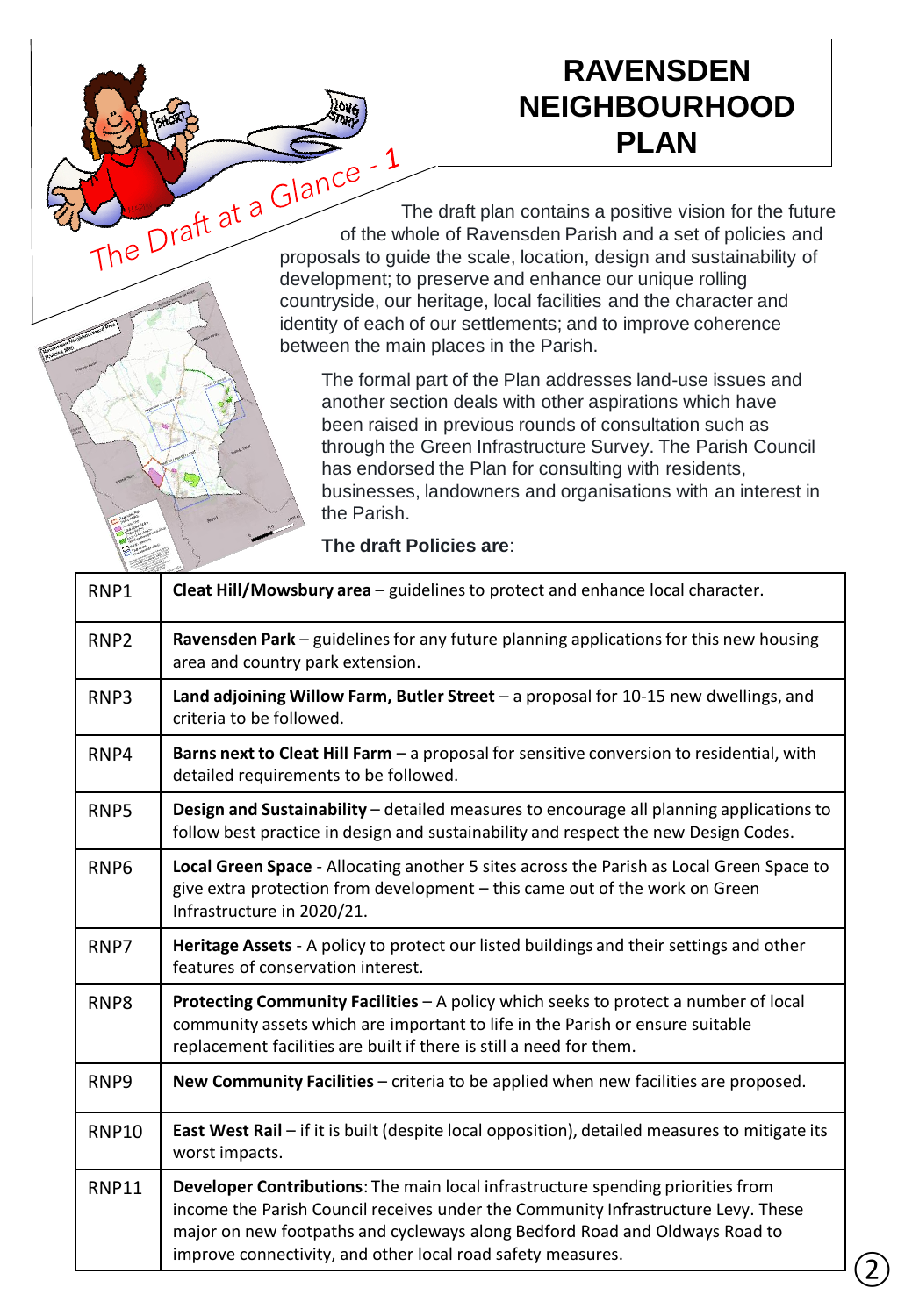# **RAVENSDEN NEIGHBOURHOOD PLAN**

These draft policies and detailed background The Draft at a Charles and detailed background information are set out in the draft Neighbourhood<br>Plan. It is not a quick read it contains Plan. It is not a quick read. It contains more than 50 pages including detailed policies maps for Cleat Hill/Mowsbury, Ravensden Crossroads and Church End which show the areas of land which specific policies relate to.

The Plan is about the whole Parish including 'Localities' at Wood End, Graze Hill, Sunderland Hill, Oldways Road, Struttle End and Church Hill.



Planning is a complex process but once in place, the Plan will sit alongside the Borough Local Plan and will have to be taken into account when all planning applications are decided. It also provides a framework for future investment decisions in the Parish.

The Plan is about the future of your Parish. If you're at all concerned about the area and the place you live, we urge you to read it and send in your views.